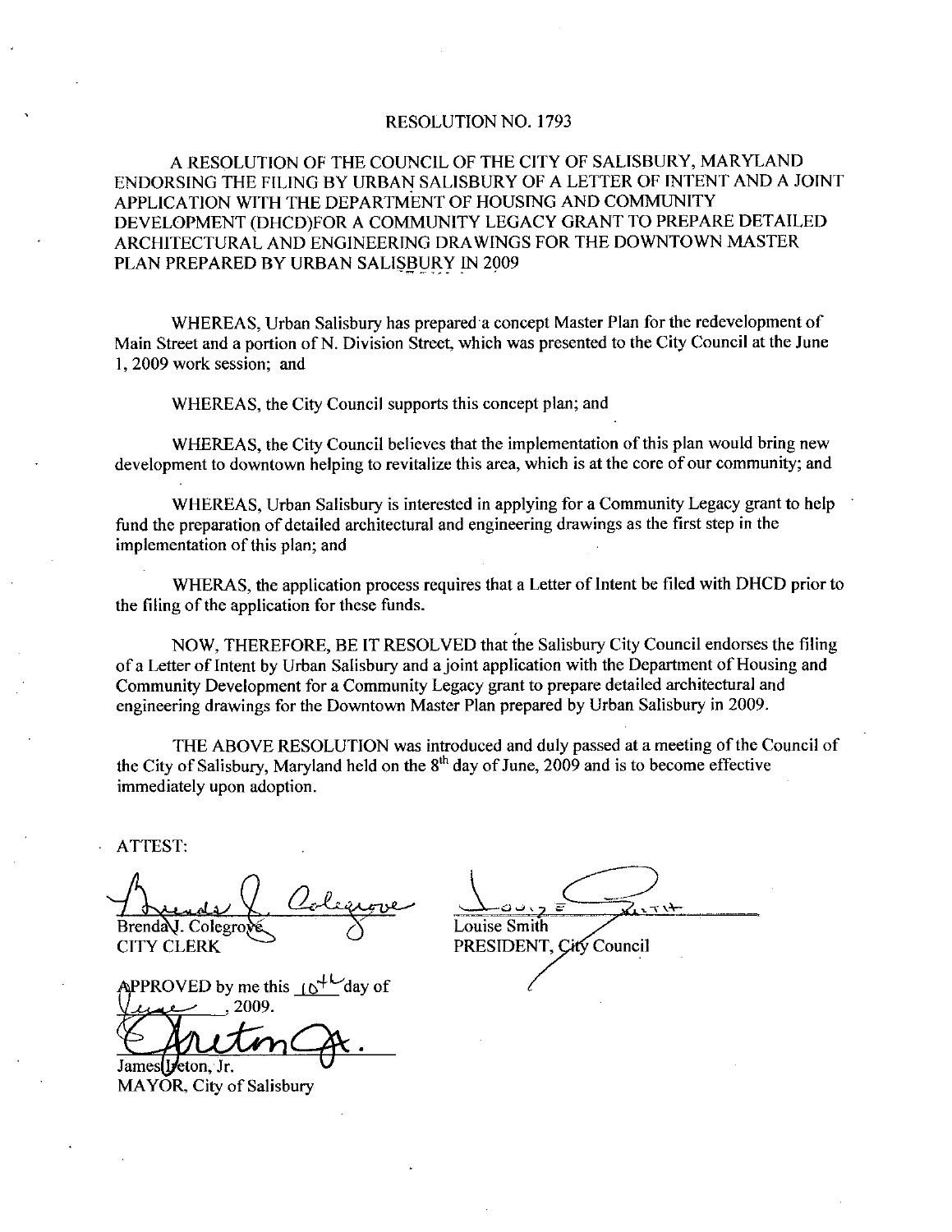



َ John Pick, City Administrator City of Salisbury 125 North<sup>3</sup>Division Street Salisbury; MD 21801.

حافظتين

일본 일 포 다

Re. Council Approval of Letter of Intent for Grant Application

Dear Mr. Pick

As mentioned∴at, yesterday's Council Work Séssion, `Urban, Salisbury `requests Council's endorsement of a Letter of Intent and in late July, a joint Application for a grant in the amount of \$260,500 from the Community Legacy program of the Department of Housing and Community Development (DHCD). An overview of the Community Legacy program is attached.

A DHCD outline of a Letter of Intent is also enclosed. As noted in the overview the Letter of Intent must be submitted by June 15.

The grant will be used to prepare the detailed architectural and engineering drawings for the Downtown\_Master\_Plan. The \$260,500 fee for preparing the drawings was determined by professionals from Davis Bowen & Friedel, Architects, Engineers & Surveyors. Preparing the entire set of drawings, at this time, will enable the project to proceed smoothly and more cost effectively by avoiding the need to re-start and re-connect the drawings at each stage.

We truly appreciate Council's enthusiasm for the Master Plan. Hopefully, this drant will be the start of the revitalization of Downtown Salisbury.

Urban Salisbury will prepare the Letter of Intent and the Grant Application. Both must be signedby representatives of the City and Urban Salisbury. In the meantime, should you have any questions or suggestions, please do not hesitate to contact me.

Thank you for your assistance

Yours truly Allan H**óp**e

**URBAN SALISBURY, INC.** A 45 T TO. Box 4562, Salisbury, Maryland 21803. tel: 410.546.3205 fax: 410.341-6025 email: ursaled@yahoo.com www.urbansalisbury.org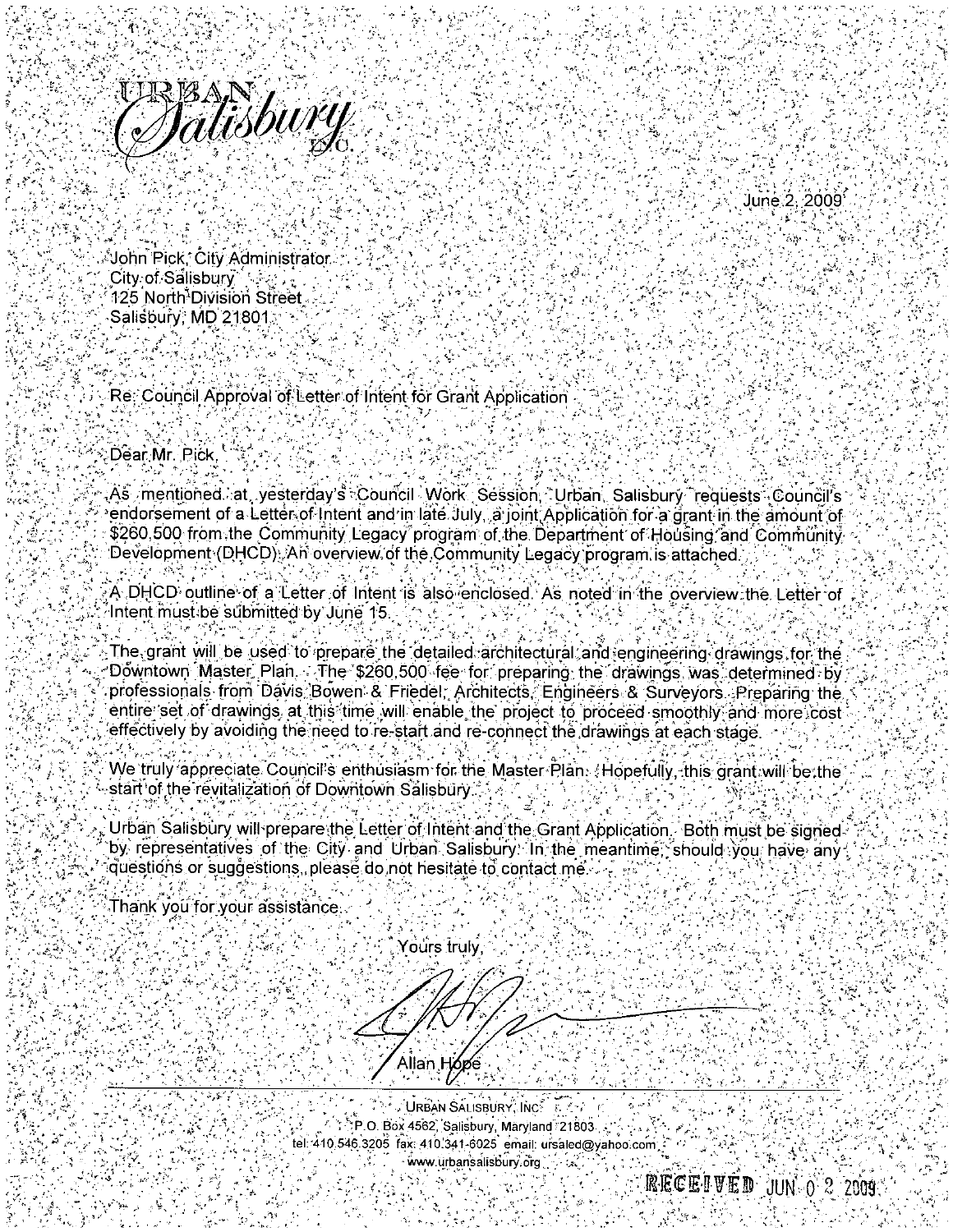COMMUNITY LEGACY (CL) provides funding for local economic development activities that stimulate reinvestment and strengthen neighborhoods throughout Maryland.

## WHO CAN APPLY



Community Legacy funding her been the cornerstone of the Ocean City Development Corporation's efforts to revisalize the historicdowntown by combining facule & streetscape Improvements with strategic land acquisition.

#### **ELIGIBLE PROJECTS**

## **CONTACT**

Community Legacy provides local governments and community development organizations with funding. for essential projects aimed at strengthening communities through activities such as business retention and attraction, encouraging homeownership and commercial revitalization.

**APPLICATION** 

Funding, in the form of grants and loans, is available for projects located in Priority Funding Areas and is meant to compliment and supplement other State funding programs. As part of a competitive application process, communities are required to have and/or develop a comprehensive revitalization plan that specifically identifies projects meant to revitalize blighted areas.

## WHO CAN APPLY

Once a community's comprehensive revitalization plan has been approved and designated a Community. Legacy Area, the following entities may then apply for project funding:

- \* Local governments
- Community development organizations (for example: county councils, community development) corporations, main street organizations, downtown partnerships)
- Groups of local governments sharing a common purpose or goal

### **FLIGIBLE PROJECTS**

Projects should capitalize on the strengths of a community and be part of a larger strategy to revitalize a declining area. Projects/activities typically include, but are not limited to:

- \* Mixed-use development consisting of residential, commercial and/or open space
- $\Omega$ Business retention, expansion and attraction initiatives
- <sup>#</sup> Streetscape improvements
- <sup>4</sup> Increasing homeownership and home rehabilitation among residents
- \* Residential and commercial facade improvement programs
- <sup>8</sup> Real estate acquisition, including land banking, and strategic demolition
- <sup>1</sup> Establishing funds to provide loan quarantees and credit enhancement to leverage other public or private financing

#### APPLICATION

Attention) The FY 2010 Community Legacy Application Round is now open!

atilized Community Legacy funds to create a dynamic and thriving contral dawntown laastness diartei.

In FY 2010, the Community Legacy (CL) Program has \$4.2 million in Capital funds and \$250,000 in Operating. All prospective applicants for 2010 funds from the Community Legacy Program must submit a Letter Of Intent (LOI) for all prospective projects prior to submitting a formal application. The submission and review of the LOI enables a prospective applicant to vet their project ideas with a CL project manager, who can then identify opportunities to enhance elements of the proposed project for an increased chance of success in the competitive award process. Your CL Project Manager may request additional information after submission of your LOI. Expression of interest in a project or proposal should not be construed as an indication of forthcoming award approval

The LOI must be emailed to Kevin Baynes, Director of Community Programs, at baynes@mohousing.org by close of business June 15, 2009. If you have any questions, please feel free to contact Kevin Baynes at 410-209-5823.

The sample application will be available Adobe PDF format on June 1, 2009 to enable you to begin formulating the responses to the questions. If you have not done so last year, there is a mandatory electronic submission of your Community Legacy Plan as well. This can be achieved by completing the questions focated in the Planning The Cuy of Cumberland has consistently Guide of the sample application. The mandatory on-line version will be available in the beginning of July to submit your responses. This schedule will provide applicants a month to submit the LOI, and after a couple weeks of feedback, a month to submit the on-line application with the deadline of July 29, 2009.

Training is mandatory for those applicants that have never received Community Legacy funding. If you have never received funding, please attend the one of the training sessions that will be scheduled in early July. If you currently have a Community Legacy Area, please attend as a refresher session to hear about updates to the application and program.

Download Viewers:

Gloose 2M (@brownp PDP) Grown others could

MS Powerpoint mil Finshed Dine? Download viewars!

گ Tou